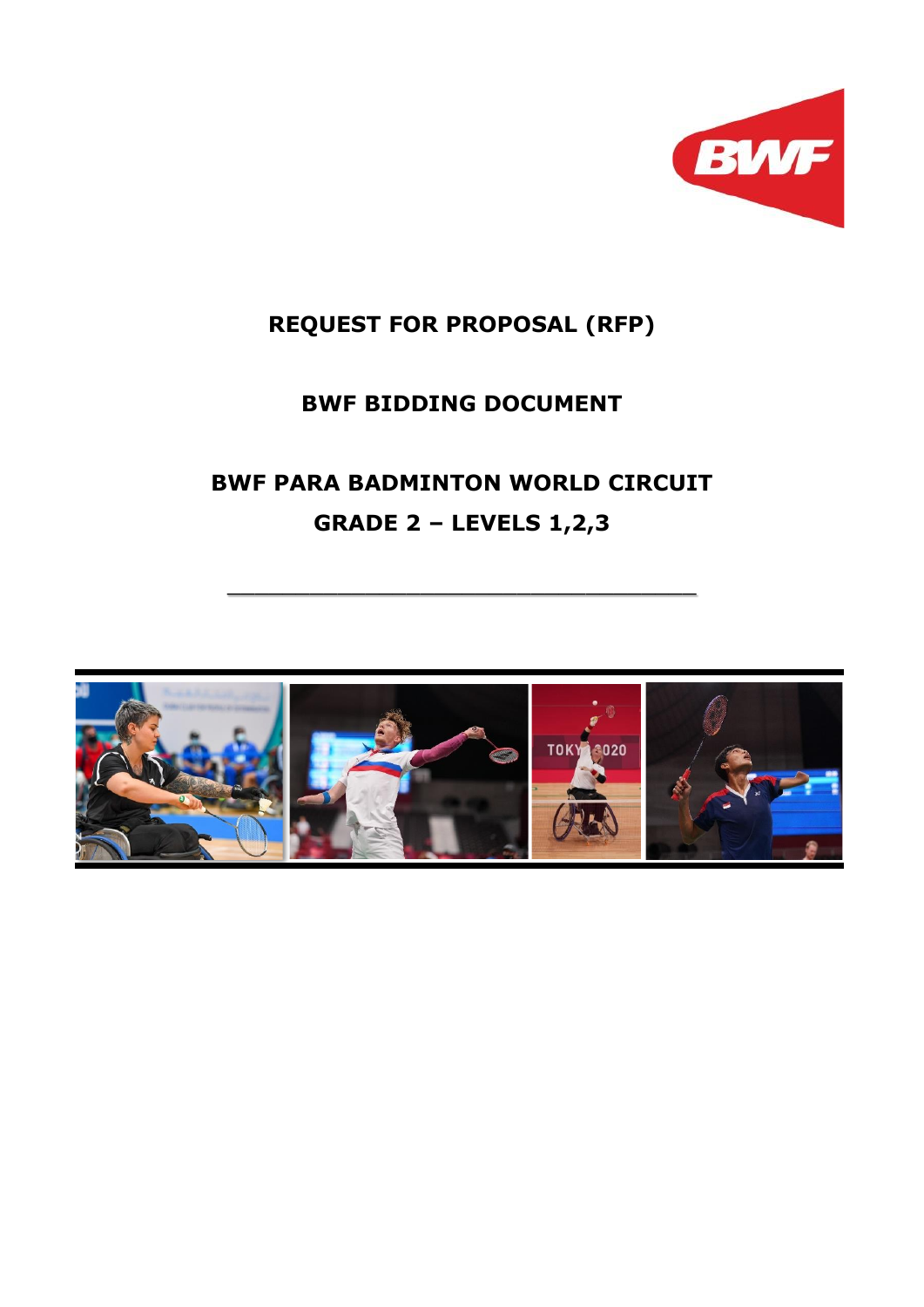# **INTRODUCTION**

The BWF Para Badminton World Circuit Grade 2 level tournaments are a series of BWF sanctioned tournaments beginning 2022. Member Associations, National Paralympic Committee or organisations recognised by the BWF, are invited to apply to host one or more of these tournaments.

The Paris 2024 Paralympic Games qualification period will begin in January 2023 and expected to finish in March 2024. Those hosting a tournament in 2023 will be required to host a tournament in 2024 as well.

### **PARA BADMINTON TOURNAMENT STRUCTURE**

| Grade 1       | <b>BWF Major Events</b><br>Paralympic Games<br>Para Badminton World Championships                                                                                                                               |  |  |  |
|---------------|-----------------------------------------------------------------------------------------------------------------------------------------------------------------------------------------------------------------|--|--|--|
| Grade 2       | <b>BWF Para Badminton World Circuit</b><br>Level 1 - Para badminton International - Max 6<br><b>Level 2 - Para badminton International - Unlimited</b><br><b>Level 3</b> - Para badminton International - Max 3 |  |  |  |
| <b>Others</b> | Continental Championships<br><b>Regional Multisport Events</b><br>Parapan Am Games<br>Asian Para Games                                                                                                          |  |  |  |

BWF has the right to sanction a tournament and to assign and determine how many tournaments will be allocated to each level.

In 2022, BWF awarded four (4) Level 1 tournaments, five (5) Level 2 tournaments and two (2) Level 3 tournaments. It is expected that most of 2022 host will be hosting again in 2023.

The final decision on the awarding of an event to a host country will be made by the BWF.

# **PARA BADMINTON WORLD RANKINGS**

The Para Badminton World Ranking points are awarded to players based on Grade and Level with Grade 2 Level 1 having a higher amount of points than Levels 2 and 3.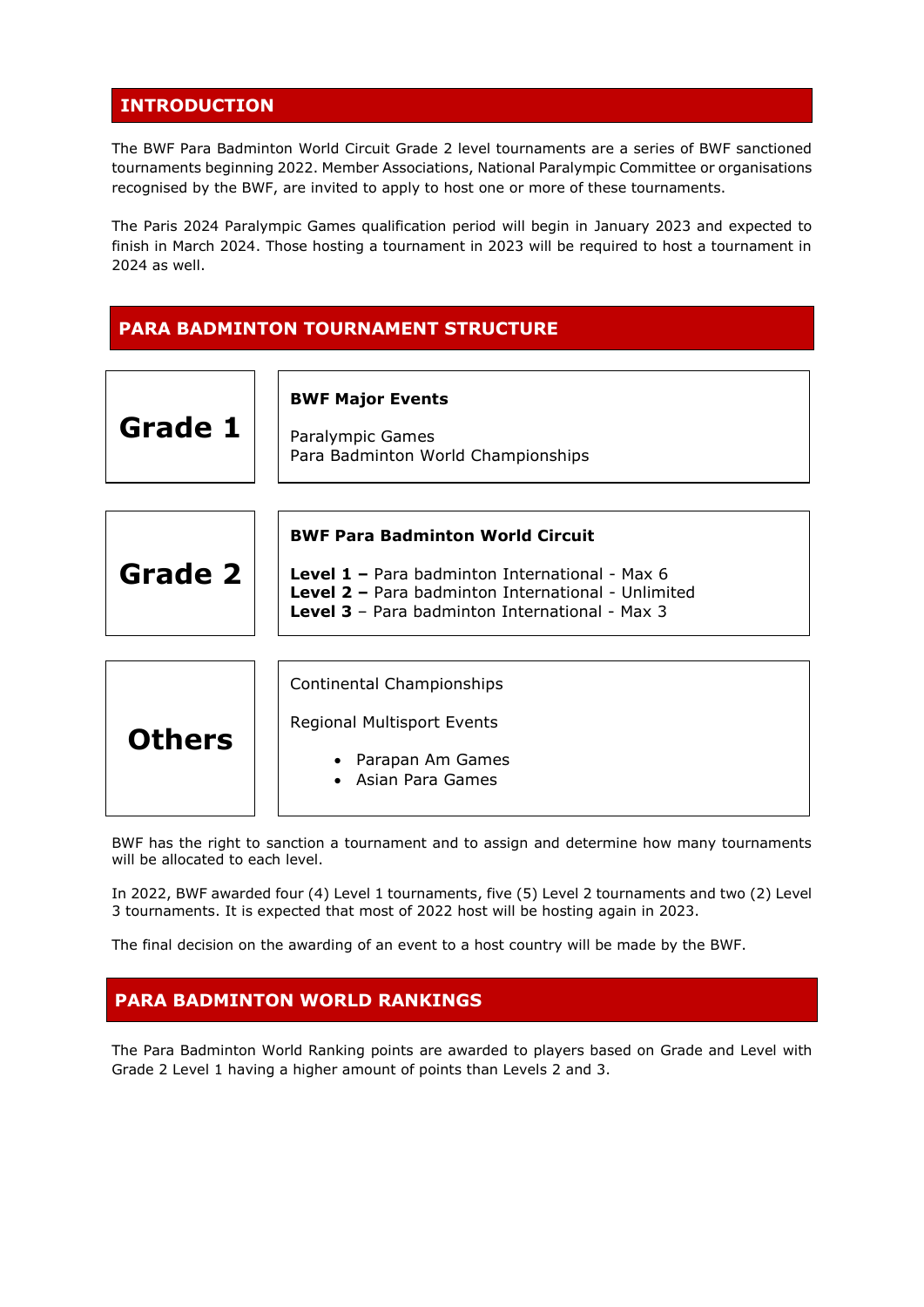# **TOURNAMENT FORMAT**

All Grade 2 Levels 1 and 2 tournaments will include events for men and women in Wheelchair and Standing Sport Classes. Grade 2 Level 3 tournaments may have either wheelchair and/or standing events.

All Para badminton related regulations under Chapter 5 – Technical Regulations on the BWF Statutes page applies to all Grade 2 level tournaments [\(link\)](https://corporate.bwfbadminton.com/statutes/#1513733528967-47d667b6-0737)

The competition in each Sport Class is in two parts - group play with three to four in each group (where there are sufficient entries), followed by a knock-out stage. The group play is a round robin format to ensure each players/pairs a minimum of two to three matches.

#### **Wheelchair Events (WH 1, WH 2)**

| <b>Male events</b>        | <b>Female events</b>        | <b>Mixed events</b>       |
|---------------------------|-----------------------------|---------------------------|
| Men's Singles WH 1        | Women's Singles WH 1        | Mixed Doubles WH 1 - WH 2 |
| Men's Singles WH 2        | Women's Singles WH 2        |                           |
| Men's Doubles WH 1 - WH 2 | Women's Doubles WH 1 - WH 2 |                           |

#### **Standing Events (SL 3, SL 4, SU 5, SH 6)**

| Male events              | <b>Female events</b>        | <b>Mixed events</b>      |
|--------------------------|-----------------------------|--------------------------|
| Men's Singles SL 3       | Women's Singles SL 3        | Mixed Doubles SL3 - SU 5 |
| Men's Singles SL 4       | Women's Singles SL 4        | Mixed Doubles SH 6       |
| Men's Singles SU 5       | Women's Singles SU 5        |                          |
| Men's Singles SH 6       | Women's Singles SH 6        |                          |
| Men's Doubles SL3 - SL 4 | Women's Doubles SL 3 - SU 5 |                          |
| Men's Doubles SU 5       | Women's Men's Doubles SH 6  |                          |
| Men's Doubles SH 6       |                             |                          |

# **TOURNAMENT SCHEDULE**

The BWF will determine the size of entry for different levels of tournaments within Grade 2. Grade 2 Level 1 requires a minimum of 5 courts.

| Grade 2    | Tuesdav          | Wednesdav   | <b>Thursdav</b> | Fridav                    | Saturday | Sunday |
|------------|------------------|-------------|-----------------|---------------------------|----------|--------|
| Level 1    | Dav 1            | Day 2       | Day 3           | Day 4                     | Dav 5    | Day 6  |
| Activities | Practice,<br>TMM | Competition | Competition     | Competition   Competition |          | Finals |

It is recommended that host should plan for eight tournament days including two preparation days and six competition days for Grade 2 Level 2 and 3 to ensure the number of players and matches can be catered to.

|            | Sundav                                               | <b>Mondav</b>                                 | Tuesday     | Wednesday   | Thursday    | Fridav      | Saturdav    | Sunday        |
|------------|------------------------------------------------------|-----------------------------------------------|-------------|-------------|-------------|-------------|-------------|---------------|
|            | Day 1                                                | Day 2                                         | Day 3       | Day 4       | Day 5       | Dav 6       | Day 7       | Day 8         |
| Activities | Preparation,<br>Classification<br>(if<br>applicable) | Preparation,<br>Classification<br>applicable) | Competition | Competition | Competition | Competition | Competition | <b>Finals</b> |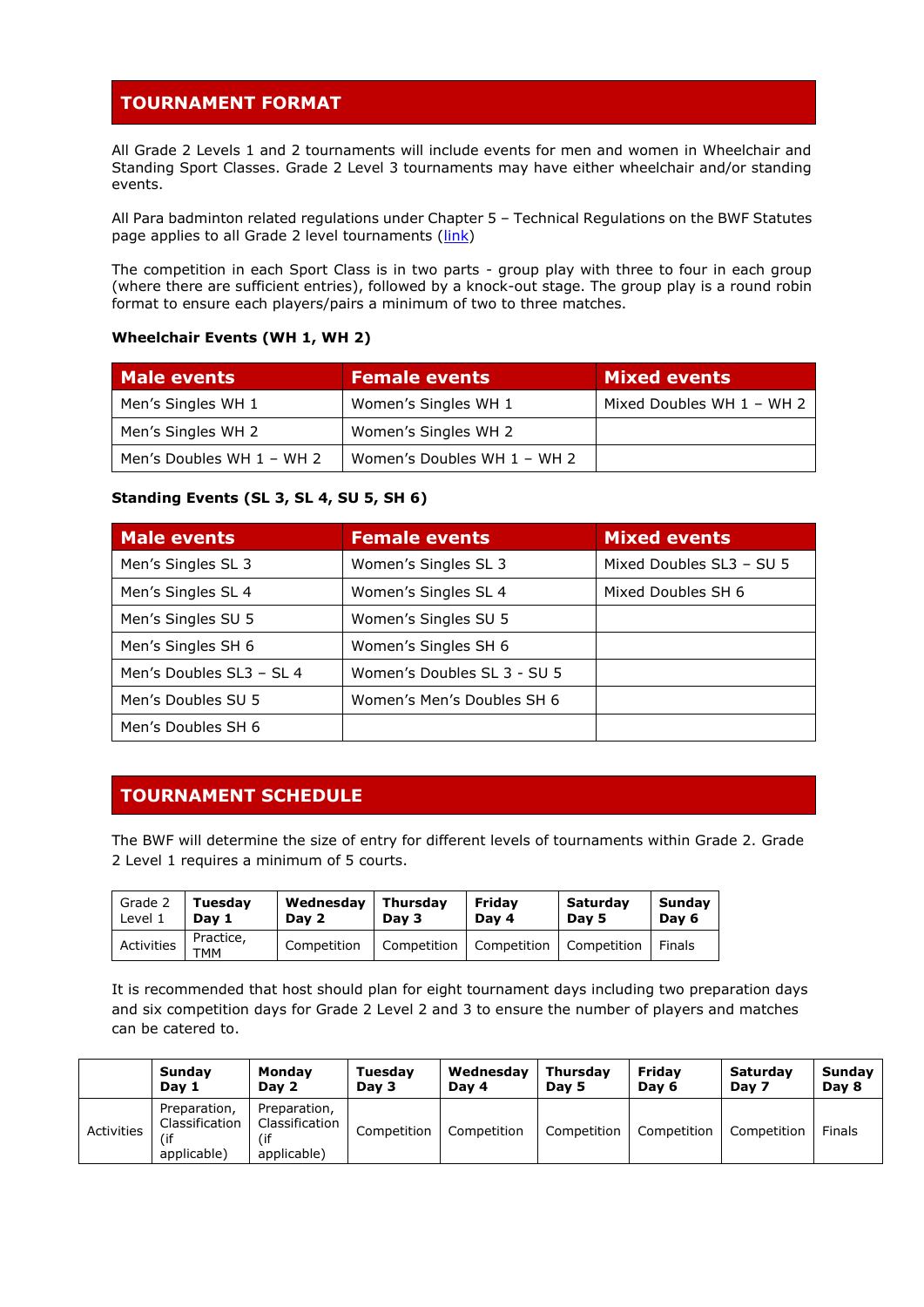# **GRADING CRITERIA**

| <b>Criteria</b>                      | <b>Level 1</b>                                                                                                                               | <b>Level 2</b>                                                                                                                         | <b>Level 3</b>                                                                                                  |  |
|--------------------------------------|----------------------------------------------------------------------------------------------------------------------------------------------|----------------------------------------------------------------------------------------------------------------------------------------|-----------------------------------------------------------------------------------------------------------------|--|
| <b>Number of</b><br>tournaments      | Max 6                                                                                                                                        | No restriction                                                                                                                         | Max <sub>3</sub>                                                                                                |  |
| Number of<br>events to run           | 22                                                                                                                                           | 22                                                                                                                                     | 22 or less.<br>Wheelchair and/or standing<br>events.                                                            |  |
| <b>Draw Sizes</b>                    |                                                                                                                                              | To be determined by BWF<br>based on the capacity of the<br>To be determined by BWF.<br>venue and the number of<br>events to be hosted. |                                                                                                                 |  |
| <b>Accommodation</b><br>requirements |                                                                                                                                              | Wheelchair accessible accommodation<br>Wheelchair accessible transportation                                                            |                                                                                                                 |  |
|                                      | Appropriate number of competition courts as determined by<br>BWF.                                                                            |                                                                                                                                        | To be determined by the<br>BWF.                                                                                 |  |
|                                      | Minimum ceiling height of 9m                                                                                                                 |                                                                                                                                        | Minimum ceiling height of 8m                                                                                    |  |
|                                      | Practice courts at hosts<br>capability<br>(1 WH & 1 Standing)                                                                                | Practice courts at hosts<br>capability but must be<br>equal for WH and Standing                                                        | Practice courts at hosts<br>capability but must be equal<br>for WH and Standing                                 |  |
|                                      | Warm up courts<br>$(2 minimum - 1 WH, 1)$<br>Standing)                                                                                       | Warm up courts<br>(optional but must be 1<br>WH & 1 standing if any)                                                                   | Warm up courts at hosts<br>capability                                                                           |  |
| <b>Venue facilities</b>              | Competition floor surface<br>Standing events: Wooden sprung floor with court mats<br>Wheelchair events: Appropriate floor as approved by BWF |                                                                                                                                        | Competition floor surface<br>Standing events: As approved<br>by BWF<br>Wheelchair events: As<br>approved by BWF |  |
|                                      | Players rest area                                                                                                                            |                                                                                                                                        | Players rest area at hosts<br>capability                                                                        |  |
|                                      | Wheelchair and prosthesis repair service                                                                                                     |                                                                                                                                        | Wheelchair and prosthesis<br>repair service at hosts<br>capability                                              |  |
|                                      | Wheelchair accessible toilets                                                                                                                | Wheelchair accessible toilets<br>(if running wheelchair events)                                                                        |                                                                                                                 |  |
|                                      |                                                                                                                                              | <b>Medical Services</b>                                                                                                                |                                                                                                                 |  |
|                                      |                                                                                                                                              | Doping Control Rooms                                                                                                                   |                                                                                                                 |  |
|                                      |                                                                                                                                              | <b>Stringing Services</b>                                                                                                              |                                                                                                                 |  |
|                                      | Availability of food service at the venue.                                                                                                   |                                                                                                                                        | Availability of food service at<br>the venue at hosts capability                                                |  |

The following criteria will be considered for grading tournaments and bidding documents.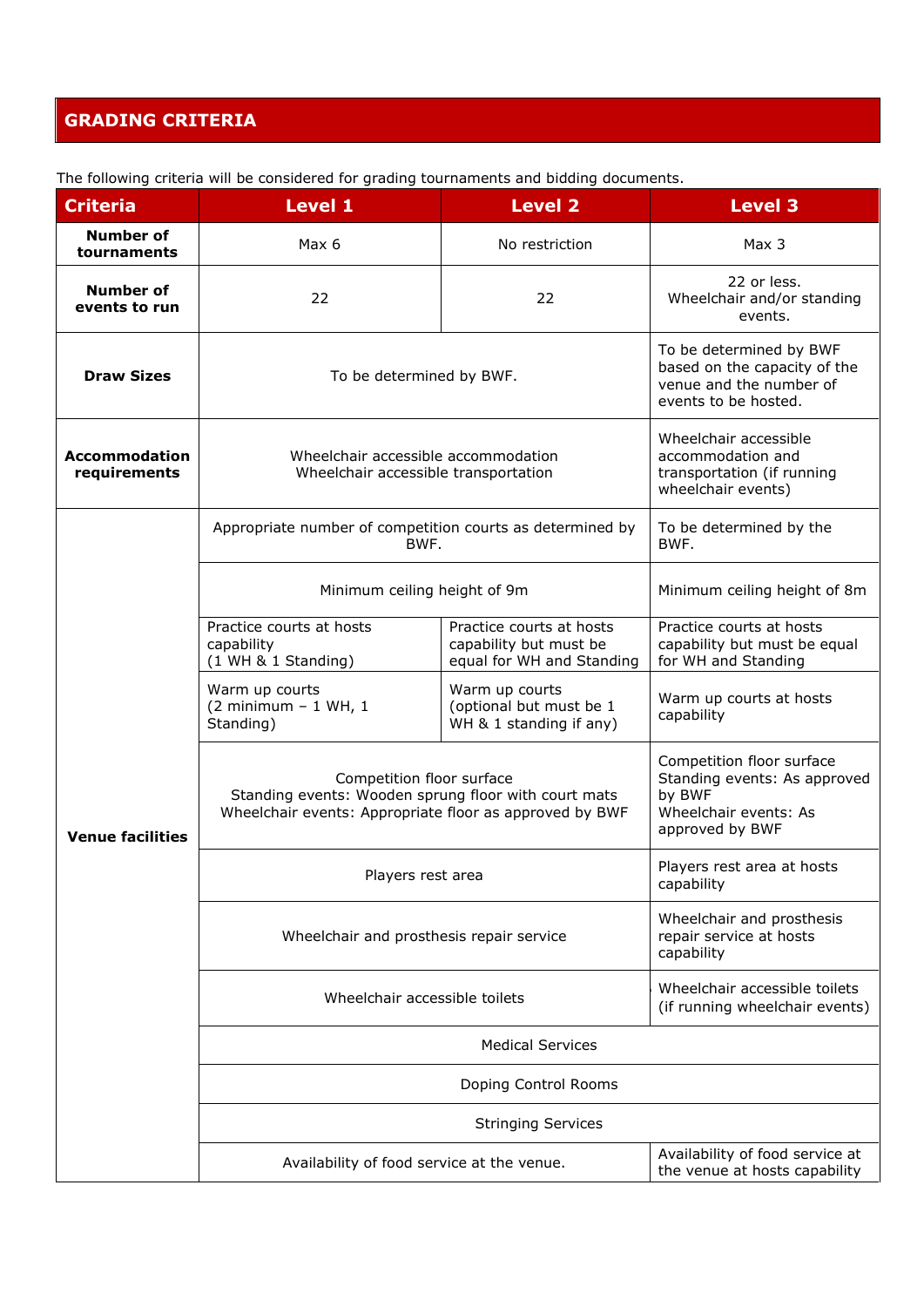| <b>Criteria</b>                    | <b>Level 1</b>                                                                                                | <b>Level 2</b>                      | <b>Level 3</b>                      |
|------------------------------------|---------------------------------------------------------------------------------------------------------------|-------------------------------------|-------------------------------------|
| TV and/or<br><b>Live Streaming</b> | Streaming (Mandatory<br>Multiple camera production<br>(recommended)<br>Minimum 1 standing and 1<br>wheelchair | Streaming at hosts<br>capability    | Streaming at hosts<br>capability    |
| <b>Live Score</b>                  | Mandatory                                                                                                     | Live Score at hosts<br>capability   | Live Score at hosts<br>capability   |
| <b>Media Centre</b>                | Mandatory                                                                                                     | Media Centre at hosts<br>capability | Media Centre at hosts<br>capability |
| <b>Presentation</b>                | <b>FOP</b><br>Overall presentation (plan for the tournament)                                                  |                                     |                                     |
| <b>Hosting</b><br>Commitment       | Two years (2023-2024)                                                                                         | Two years (2023-2024)               | One year (2023/2024)                |

# **BROADER ASSESSMENT CRITERIA**

#### **1. Experience in hosting para badminton and/or badminton tournaments**

- Quality of presentation
- Strength of organisation
- Financial security
- Other

#### **2. Regional representation**

i.e. a distribution of varying levels of tournaments across regions.

#### **3. Ability to meet with BWF's strategic calendar planning** i.e. regional pairings, meeting recommended dates, host city accessibility

#### **4. Country's participation in Para badminton**

- Depth of participation at international level
- Depth of success at international level

#### **5. Greater hosting capacity**

• Above and beyond the minimum requirements are of the core criteria.

Please also refer to "Appendix - BWF Para badminton World Circuit" for more requirements, rights and obligations for the Hosts to commit to.

BWF has the right to determine which level a tournament will be assigned to and how many tournaments will be allocated to each level. The final decision on the awarding of the event will be made by the BWF.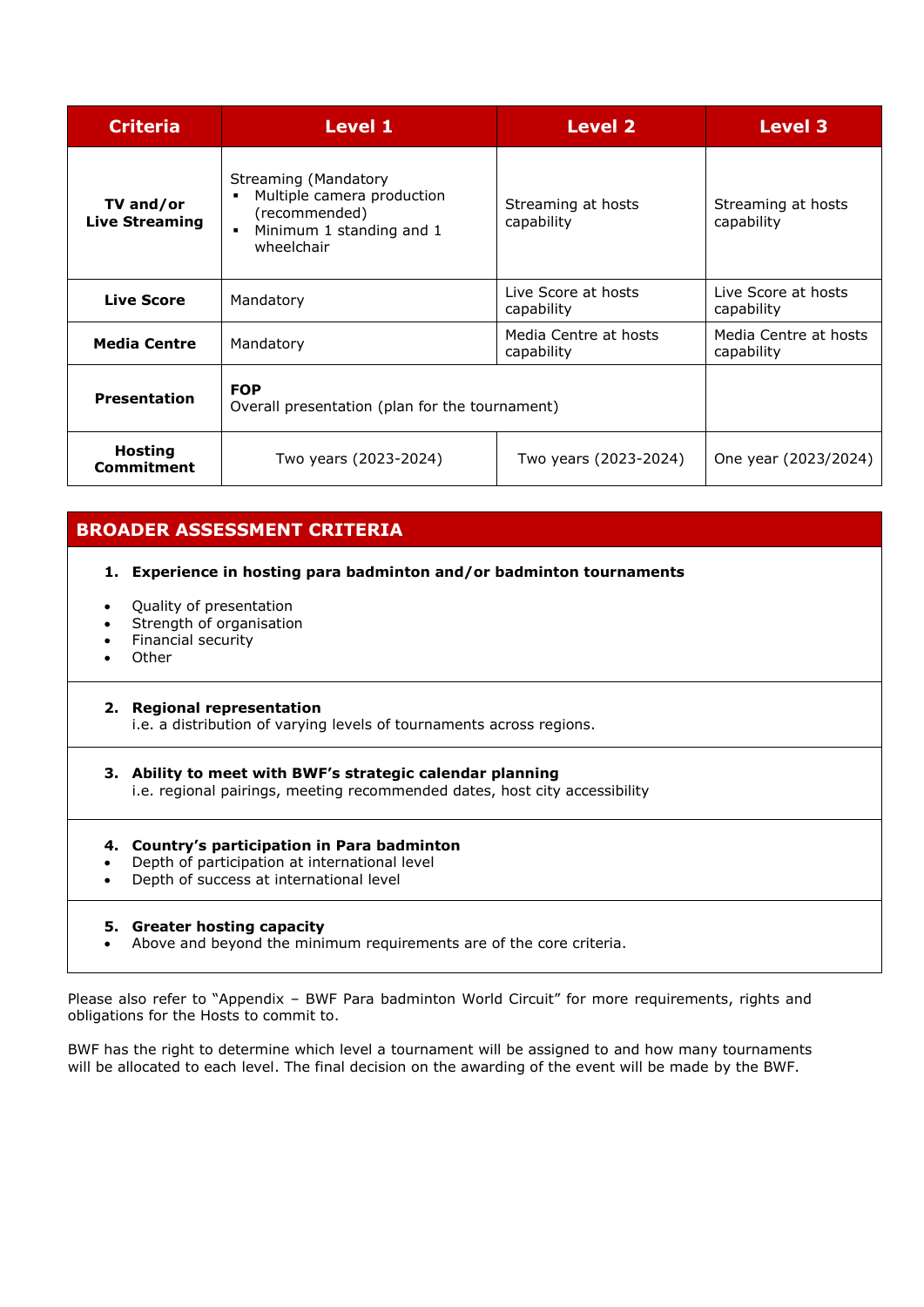# **FINANCIAL OVERVIEW**

#### **OVERVIEW**

In all cases, the host is expected to pay for all costs involved in the delivery of the tournament, and as detailed further in the hosting contract to be signed between BWF and the successful host. Costs include but are not limited to:

**Venue and practice facility hire** as described more fully in the earlier parts of the document, to include hire of all venues and facilities for the required number of days during and after the event.

**Media facilities** to include the provision of shared work stations with access to internet.

**Local organisation** transport, hotel and subsistence costs (as needed by volunteers), event marketing and local promotion, security and stewarding, media facilities, office and communications expenditure, souvenir programme, appropriate staffing and volunteers, etc.

**Court Officials** to include the accommodation and per diem allowances of the local technical officials, and doctors.

In certain areas where BWF is expected to have a major operational input, such as with the organisation of flights and accommodation of officials, it is acceptable for bidding organisations to propose a budget limit that can be agreed between BWF and the Organising Committee and used by both parties in the organisation of the event.

#### **Entry Fees**

Host can charge players and team officials an entry fee to support the operations of the tournament. The amount needs to be approved by the BWF.

#### **Budget**

Hosts must provide a proposed budget as part of its bid application. BWF may also request from the host to provide a letter of support/confirmation from organisations / sponsor / governmental organisations that the member is supposed to received funding to run the tournament.

It is important that you submit your first draft budget using the format below. If you are awarded the tournament (and where specified on part of the final agreement), you will also be required to report your accounts in this same format.

Please use US\$ where possible, but if you require or prefer to budget and account in another currency, please state clearly the currency proposed. Currency: \_

| <b>INCOME</b>                                  |               |                |
|------------------------------------------------|---------------|----------------|
| Area                                           | <b>Budget</b> | <b>Details</b> |
| <b>Entry Fees</b><br>(expected amount)         |               |                |
| <b>Sponsors</b>                                |               |                |
| Local, state or national<br>government support |               |                |
| <b>Sales of advertising space</b>              |               |                |
| <b>Others (specify)</b>                        |               |                |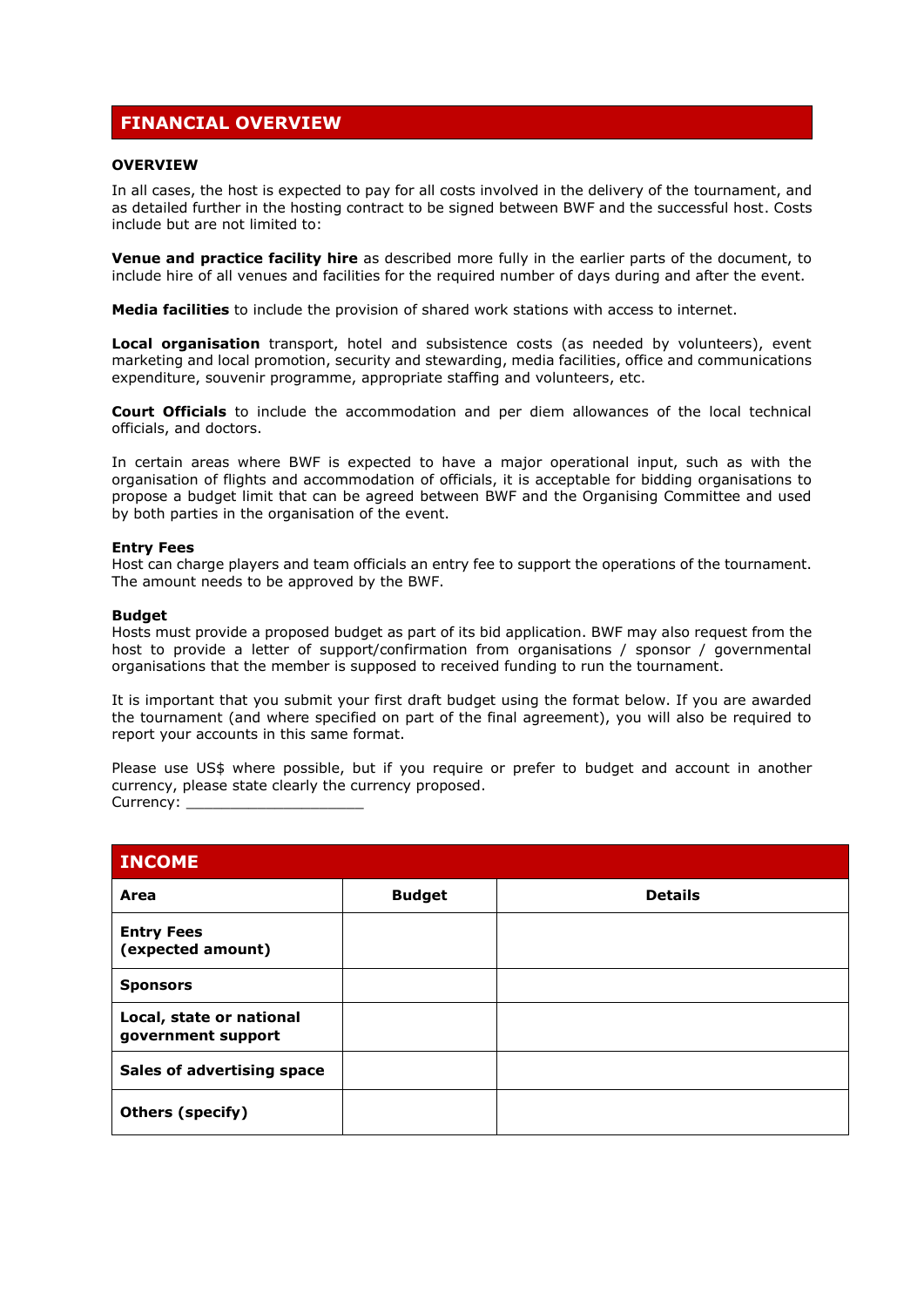| <b>EXPENDITURE</b>                                                                              |             |      |                |
|-------------------------------------------------------------------------------------------------|-------------|------|----------------|
| Area                                                                                            | <b>Note</b> | Cost | <b>Details</b> |
| <b>Venue related costs</b>                                                                      | A           |      |                |
| <b>Transportation</b>                                                                           | B           |      |                |
| <b>Technical Personnel Costs:</b><br><b>Local Referee, Local</b><br><b>Umpires, Line Judges</b> | C           |      |                |
| <b>Other Personnel</b>                                                                          | F           |      |                |
| <b>Promotion &amp; Marketing</b>                                                                | F           |      |                |
| <b>Hospitality &amp; Catering</b>                                                               | G           |      |                |
| <b>Administration</b>                                                                           | H           |      |                |
| <b>Other (Please specify)</b><br>TV / Livestream<br><b>Production</b>                           | T           |      |                |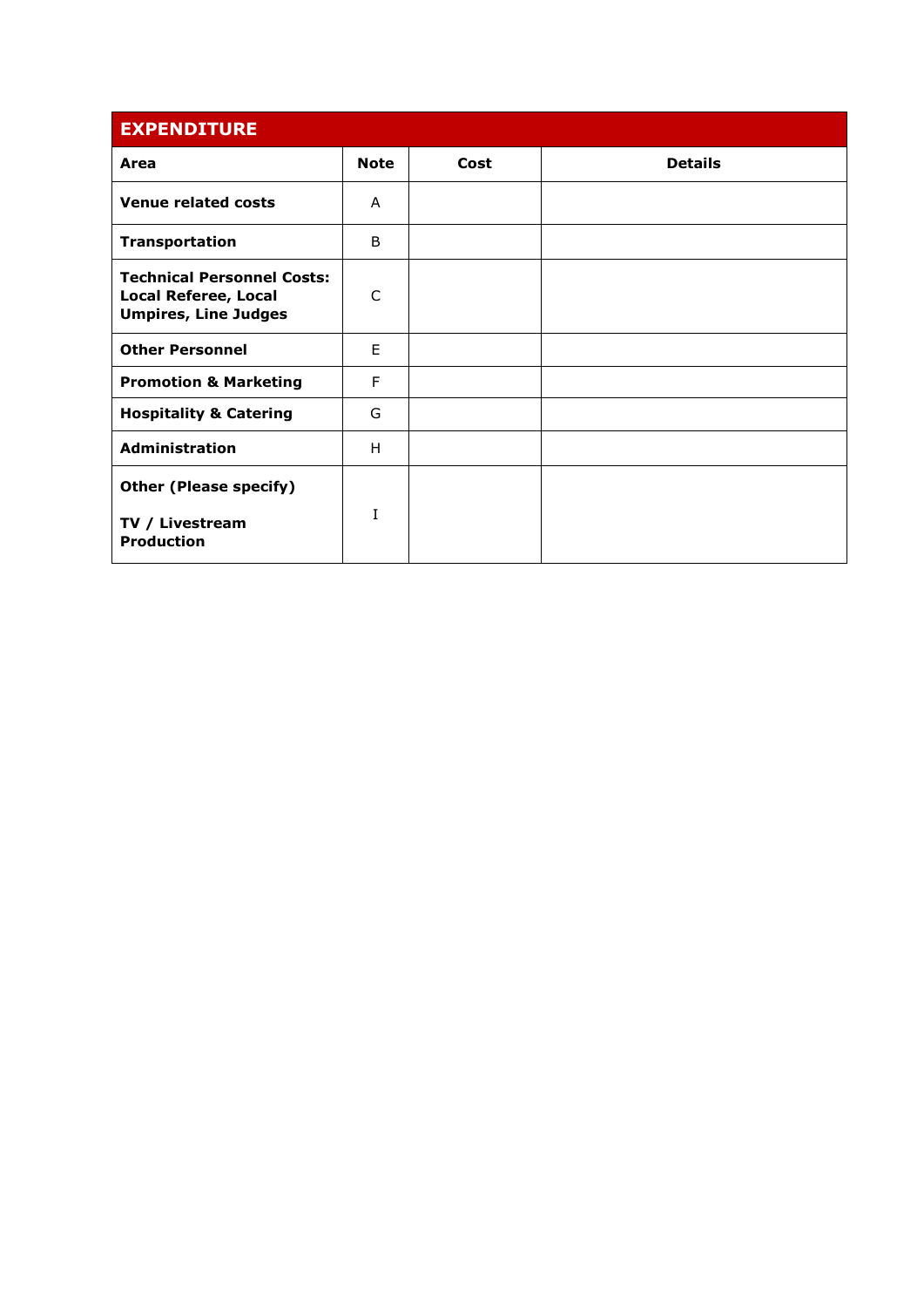# **BIDDING DOCUMENTS / FORMS**

The BWF is happy to receive bid documents in electronic or paper based bound documents.

| <b>TIMETABLE</b>    | <b>REMARK</b>                                                                                                                |
|---------------------|------------------------------------------------------------------------------------------------------------------------------|
| Friday 8 April 2022 | RFP advertised and published on website.                                                                                     |
| Monday 1 July 2022  | Deadline for submission of RFP & bid documentation to BWF.<br>Syahmi Sabron s.sabron@bwfbadminton.org<br>Phone: +60323819188 |
| September 2021      | Tournament approved by BWF                                                                                                   |

Those wishing to host a BWF Para Badminton World Circuit tournament must complete the form below. **BWF has sanctioning rights and the right to determine which level the tournament will be assigned to and the dates which the tournament will run.**

| <b>BWF Event</b>                                                     | <b>BWF Para-Badminton World Circuit</b> |
|----------------------------------------------------------------------|-----------------------------------------|
| <b>1. Contact Details</b>                                            |                                         |
| Name of Organisation / Member<br><b>Association</b>                  |                                         |
| <b>Name of Main Contact</b>                                          |                                         |
| Title (e.g. Secretary General)                                       |                                         |
| <b>Email Address</b>                                                 |                                         |
| <b>Phone Number</b>                                                  |                                         |
| <b>Fax Number</b>                                                    |                                         |
| <b>Mobile Phone Number</b>                                           |                                         |
| <b>Address of organisation</b><br>Other Contact information, if any. |                                         |
| Name of proposed event                                               |                                         |
| We are bidding for:                                                  | <b>BWF Para Badminton World Circuit</b> |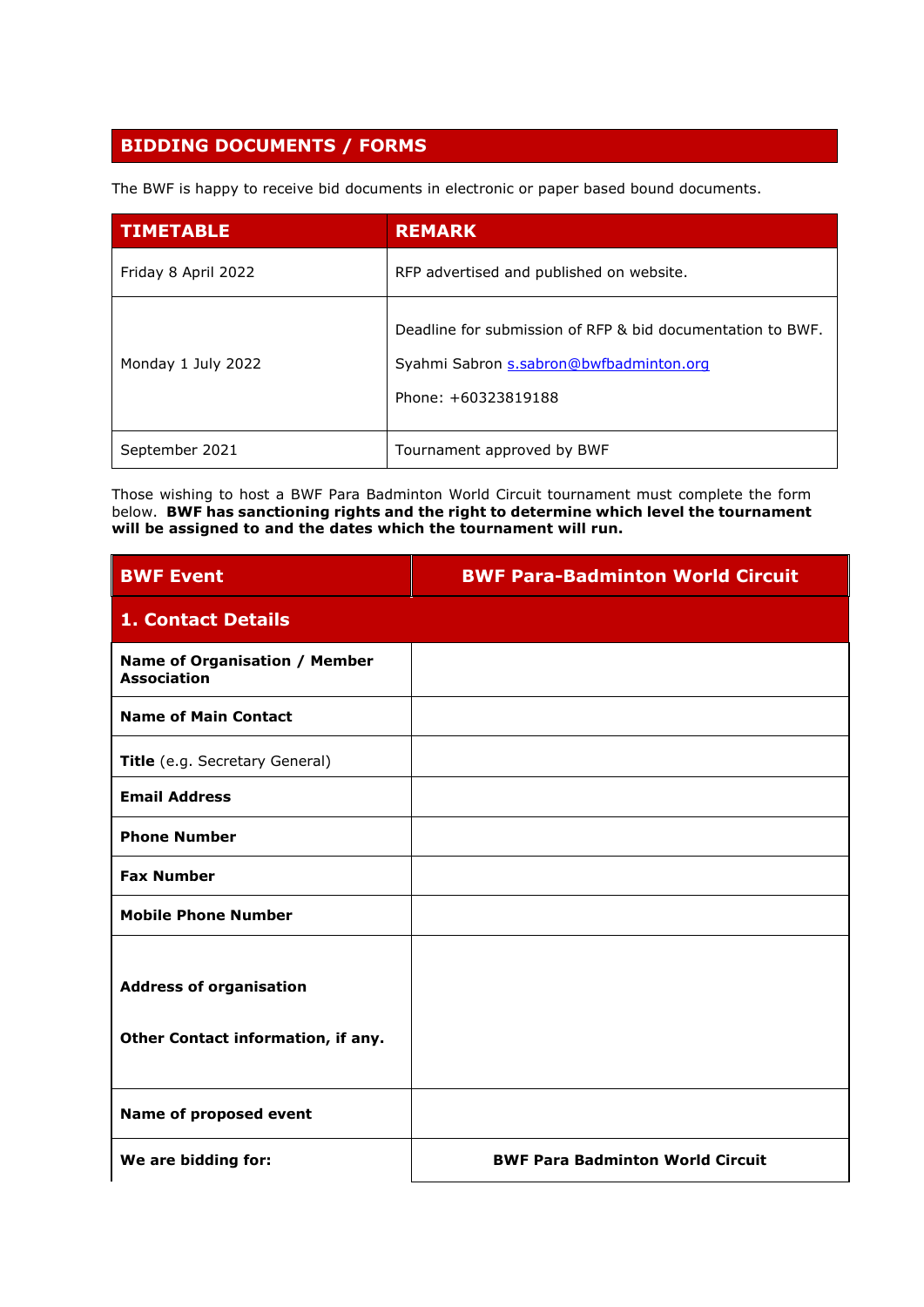|                                                                                                                               | Grade 2 - Level 1                  |  |
|-------------------------------------------------------------------------------------------------------------------------------|------------------------------------|--|
|                                                                                                                               | Grade 2 - Level 2                  |  |
|                                                                                                                               | Grade 2 - Level 3                  |  |
| Date of tournament proposed                                                                                                   | Please provide 2 alternative dates |  |
| If you are bidding for Grade 2 Level<br>3 event, are you planning to host<br>wheelchair and/or standing events?               |                                    |  |
| There are:<br>7 wheelchair events<br>15 standing events                                                                       |                                    |  |
| Why are you choosing to host<br>Grade 2 Level 3?                                                                              |                                    |  |
| 2.<br><b>Competition Venue and Location</b>                                                                                   |                                    |  |
| Host must check wheelchair accessibility of the venue. It is recommended that a<br>wheelchair user be part of the site visit. |                                    |  |
| City Proposed (or nearest)                                                                                                    |                                    |  |
| <b>Proposed International Airport</b>                                                                                         |                                    |  |
| How far is the airport to the venue<br>and official hotel?                                                                    |                                    |  |
| Name of proposed venue                                                                                                        |                                    |  |
| <b>Full address of venue</b>                                                                                                  |                                    |  |
| What type of venue is this? (e.g.,<br>stadium, community hall,<br>basketball arena)                                           |                                    |  |
| How many floors does the venue<br>have?                                                                                       |                                    |  |
| Please provide the link on google<br>maps of the venue                                                                        |                                    |  |
| Number of halls available that<br>could be used for competition at<br>the venue?                                              |                                    |  |
| How many halls are you proposing<br>to use for competition?                                                                   |                                    |  |
| How many courts are you<br>proposing to host for the                                                                          | Wheelchair                         |  |
| competition?                                                                                                                  | Standing                           |  |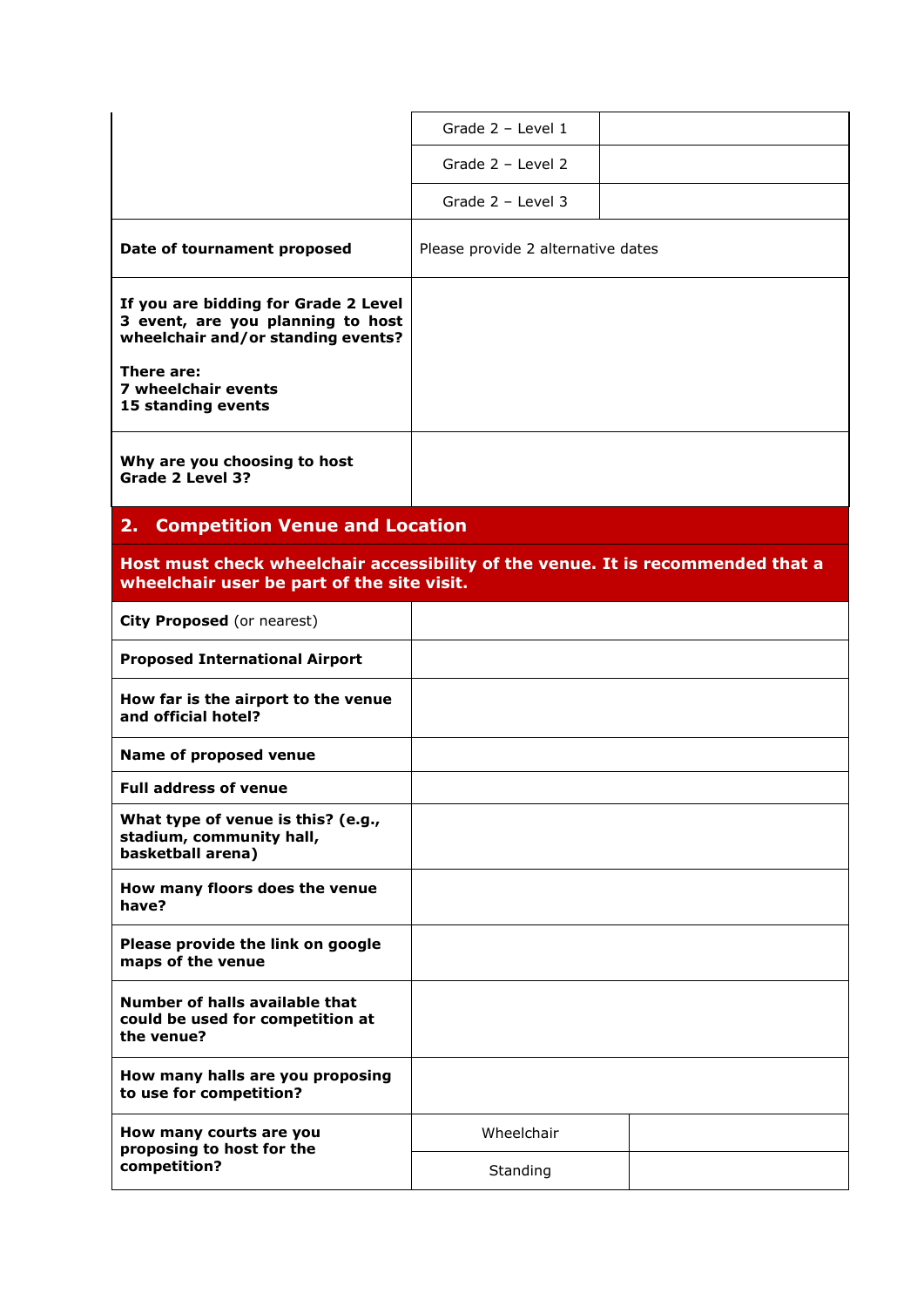| How many practice courts are<br>available?                                                |        |  |
|-------------------------------------------------------------------------------------------|--------|--|
| How many warm up courts are<br>available?                                                 |        |  |
| Is the hall or are both halls:                                                            |        |  |
| On the same floor<br>$\circ$<br>$\circ$ Accessible to wheelchair<br>users                 |        |  |
| Are both halls next to each other?<br>What is the distance?                               |        |  |
| Size of (each) playing area                                                               | Hall 1 |  |
| available for courts (metres)                                                             | Hall 2 |  |
|                                                                                           | Hall 1 |  |
| Anticipated number of courts (for<br>each hall)                                           | Hall 2 |  |
| <b>Have Para-Badminton tournaments</b><br>been played there before? (List<br>main events) |        |  |
| Height of hall at lowest point over                                                       | Hall 1 |  |
| playing area (in each hall)                                                               | Hall 2 |  |
| <b>Seating Capacity (permanent) (in</b>                                                   | Hall 1 |  |
| each hall)                                                                                | Hall 2 |  |
| <b>Intended additional seating</b>                                                        | Hall 1 |  |
| capacity (temporary) (in each hall<br>if available)                                       | Hall 2 |  |
|                                                                                           | Yes    |  |
| Is there air conditioning?                                                                | No     |  |
| Does this affect air movement over<br>the field of play?                                  |        |  |
| If yes, can the air conditioning<br>speed be adjusted?                                    |        |  |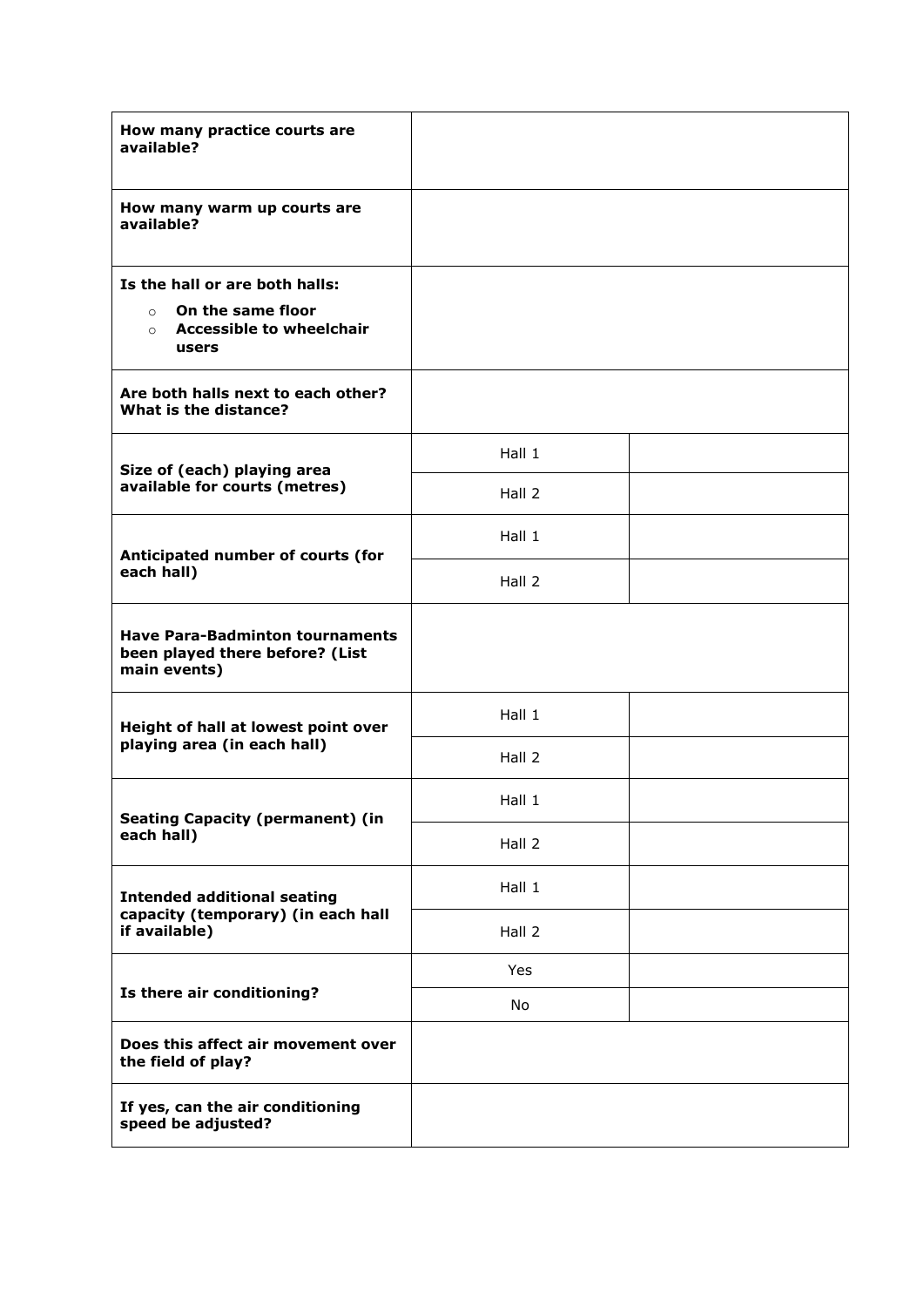| What is the floor type in each hall?<br>(wooden, hard rubber etc.)                                                                                                                                                           | Hall 1                                              |                                          |
|------------------------------------------------------------------------------------------------------------------------------------------------------------------------------------------------------------------------------|-----------------------------------------------------|------------------------------------------|
|                                                                                                                                                                                                                              | Hall 2                                              |                                          |
| What are the sizes of the three<br>largest rooms within the stadium?                                                                                                                                                         | Room 1                                              |                                          |
|                                                                                                                                                                                                                              | Room 2                                              |                                          |
|                                                                                                                                                                                                                              | Room 3                                              |                                          |
|                                                                                                                                                                                                                              | Doping Control Room                                 |                                          |
| Does the stadium have rooms that<br>are wheelchair accessible for:                                                                                                                                                           | Meeting room for 50 people                          |                                          |
|                                                                                                                                                                                                                              | Classification room                                 |                                          |
| Are there any areas of the venue<br>that wheelchair users cannot<br>access?                                                                                                                                                  |                                                     |                                          |
| What other relevant facilities are<br>there at the stadium?                                                                                                                                                                  |                                                     |                                          |
| (e.g.: restaurant, space for exhibitors<br>in foyer, weight-training facilities,<br>swimming pool).                                                                                                                          |                                                     |                                          |
| Are there time limits to the use of<br>the venue?                                                                                                                                                                            |                                                     |                                          |
| Have you as the host done a site<br>visit to the venue?                                                                                                                                                                      |                                                     |                                          |
| <b>3. Accommodations</b>                                                                                                                                                                                                     |                                                     |                                          |
| What range of hotel<br>accommodation will be provided?<br>State likely prices per room in<br>USD\$ (inclusive of all local taxes and                                                                                         | Provide name and google<br>Hotel 1<br>maps location |                                          |
| breakfast) on a twin-shared basis<br>The price of rooms must be<br>reasonable considering the market<br>prices where the tournament is<br>held. The BWF will take this into<br>consideration when approving a<br>tournament. | Hotel 2                                             | Provide name and google<br>maps location |
| How many rooms are wheelchair<br>accessible in the hotel?                                                                                                                                                                    | Hotel 1                                             |                                          |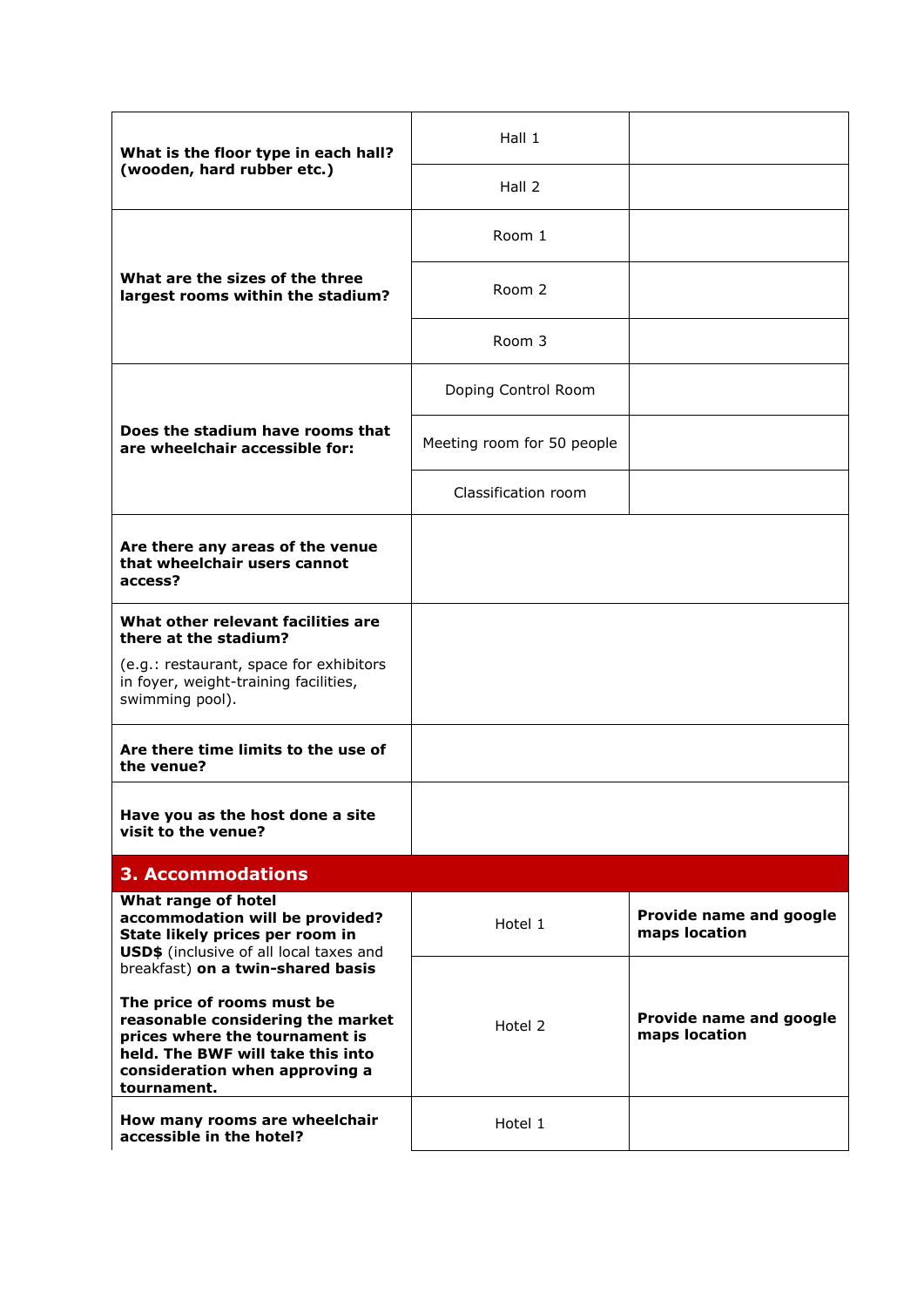|                                                                                                                                                                                       | Hotel 2         |                |  |
|---------------------------------------------------------------------------------------------------------------------------------------------------------------------------------------|-----------------|----------------|--|
| How many elevators are there in<br>the hotel for people to get to their<br>rooms? Please confirm if the<br>elevator can fit a wheelchair.                                             | Hotel 1         |                |  |
|                                                                                                                                                                                       | Hotel 2         |                |  |
| Can wheelchair users access all the<br>facilities at the hotel including<br>reception, restaurant, sports<br>facilities etc?                                                          | <b>Yes</b>      |                |  |
|                                                                                                                                                                                       | No              |                |  |
|                                                                                                                                                                                       | Hotel 1         | <b>Hotel 2</b> |  |
|                                                                                                                                                                                       | Single          | Single         |  |
| Can there be three or four beds to a<br>room? (if so, indicate likely cost)                                                                                                           | Double          | Double         |  |
|                                                                                                                                                                                       | Triple          | Triple         |  |
|                                                                                                                                                                                       | Quadruple       | Quadruple      |  |
| Is there a possibility of self-<br>catering accommodation?                                                                                                                            | Hotel 1         |                |  |
| (Give details, if yes)                                                                                                                                                                | Hotel 2         |                |  |
| What system of hotel booking will<br>be used?<br>Will deposits be required in<br>advance, and if so, what will be the<br>refund possibilities for early<br>departure or cancellation? |                 |                |  |
| Distance between hotel to venue                                                                                                                                                       | Hotel 1         |                |  |
| (km)                                                                                                                                                                                  | Hotel 2         |                |  |
| <b>Estimated driving time between</b><br>hotel to venue (min)                                                                                                                         | Hotel 1         |                |  |
|                                                                                                                                                                                       | Hotel 2         |                |  |
| What is the duration of transfer<br>from each airport to the hotels via<br>the official transportation used?                                                                          |                 |                |  |
| Please supply typical climatic<br>figures (humidity levels, minimum &<br>maximum temperatures and general<br>weather)                                                                 | Humidity        |                |  |
|                                                                                                                                                                                       | Min. Temp       |                |  |
|                                                                                                                                                                                       | Max. Temp       |                |  |
|                                                                                                                                                                                       | General Weather |                |  |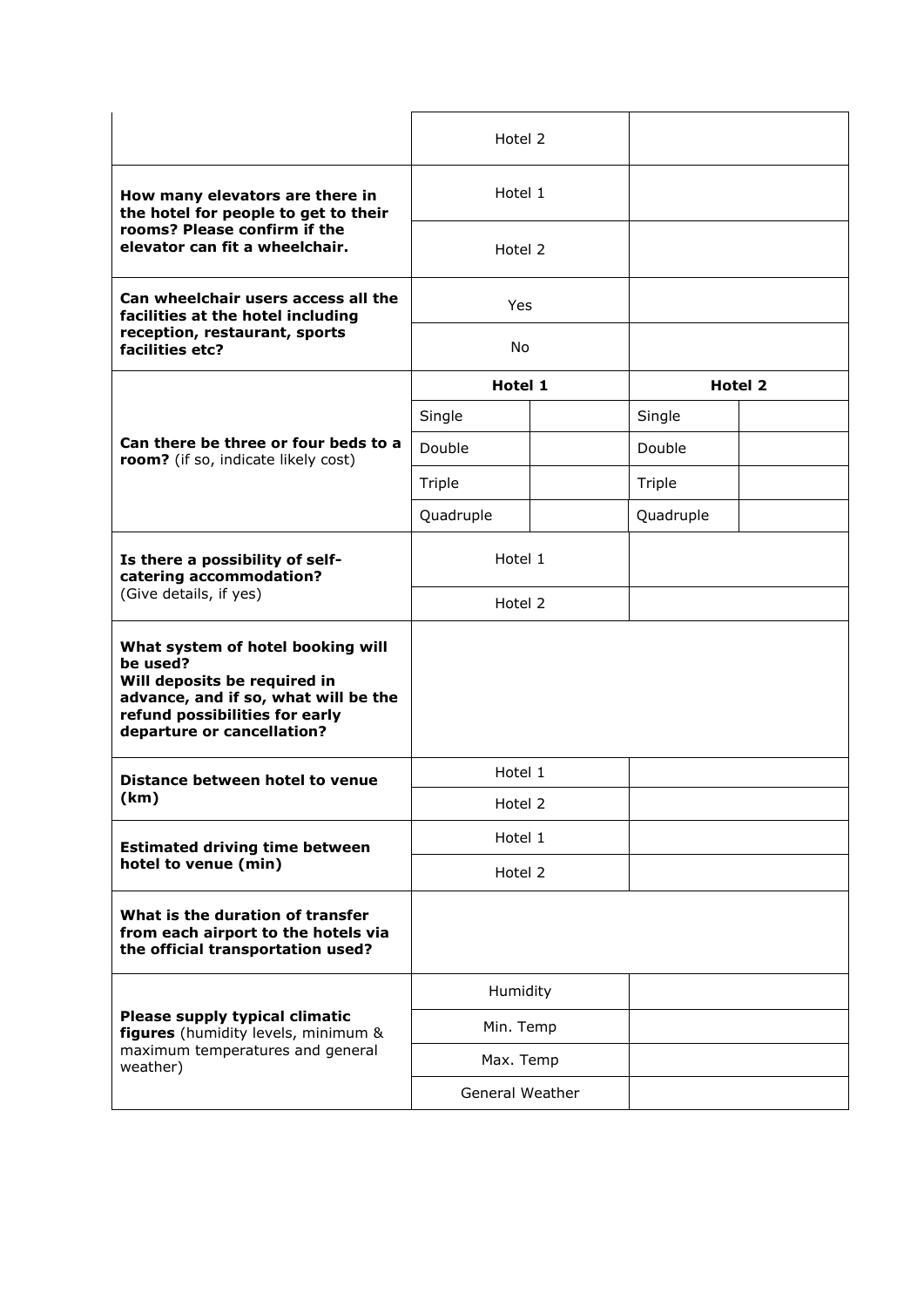| What assistance can be given with<br>visas?                                                                                                                                                                                           |                  |
|---------------------------------------------------------------------------------------------------------------------------------------------------------------------------------------------------------------------------------------|------------------|
| What commitments can be made<br>regarding the entry of players from<br>all BWF Member Associations or<br>organizations recognized by the<br>BWF to the event? Are there any<br>barriers for players in certain<br>countries to enter? |                  |
| 4. Transportation                                                                                                                                                                                                                     |                  |
| What type of wheelchair accessible<br>vehicles are available for the<br>tournament?<br>Please include information on:<br><b>Types of vehicles</b><br>$\bullet$                                                                        |                  |
| <b>Number of vehicles (proposed)</b><br>$\bullet$<br>• Capacity of each vehicle                                                                                                                                                       |                  |
| What type of regular vehicles are<br>available?                                                                                                                                                                                       |                  |
| • Types of vehicles<br>• Number of vehicles (proposed)<br>• Capacity of each vehicle                                                                                                                                                  |                  |
| 5. Entry fees                                                                                                                                                                                                                         |                  |
| Will this tournament charge any<br>entry fee?                                                                                                                                                                                         | <b>Yes or No</b> |
| If yes, what is the amount of entry<br>fee that each player will be<br>charged?                                                                                                                                                       |                  |
| <i>*This will be up to BWF to approve</i>                                                                                                                                                                                             |                  |
| Will the tournament charge any<br>entry fee for team officials?                                                                                                                                                                       | <b>Yes or No</b> |
| If yes, what is the amount of entry<br>fee that each team official be<br>charged?<br>(Must be half than what is charged<br>to players)                                                                                                |                  |
| *This will be up to BWF to approve                                                                                                                                                                                                    |                  |
|                                                                                                                                                                                                                                       |                  |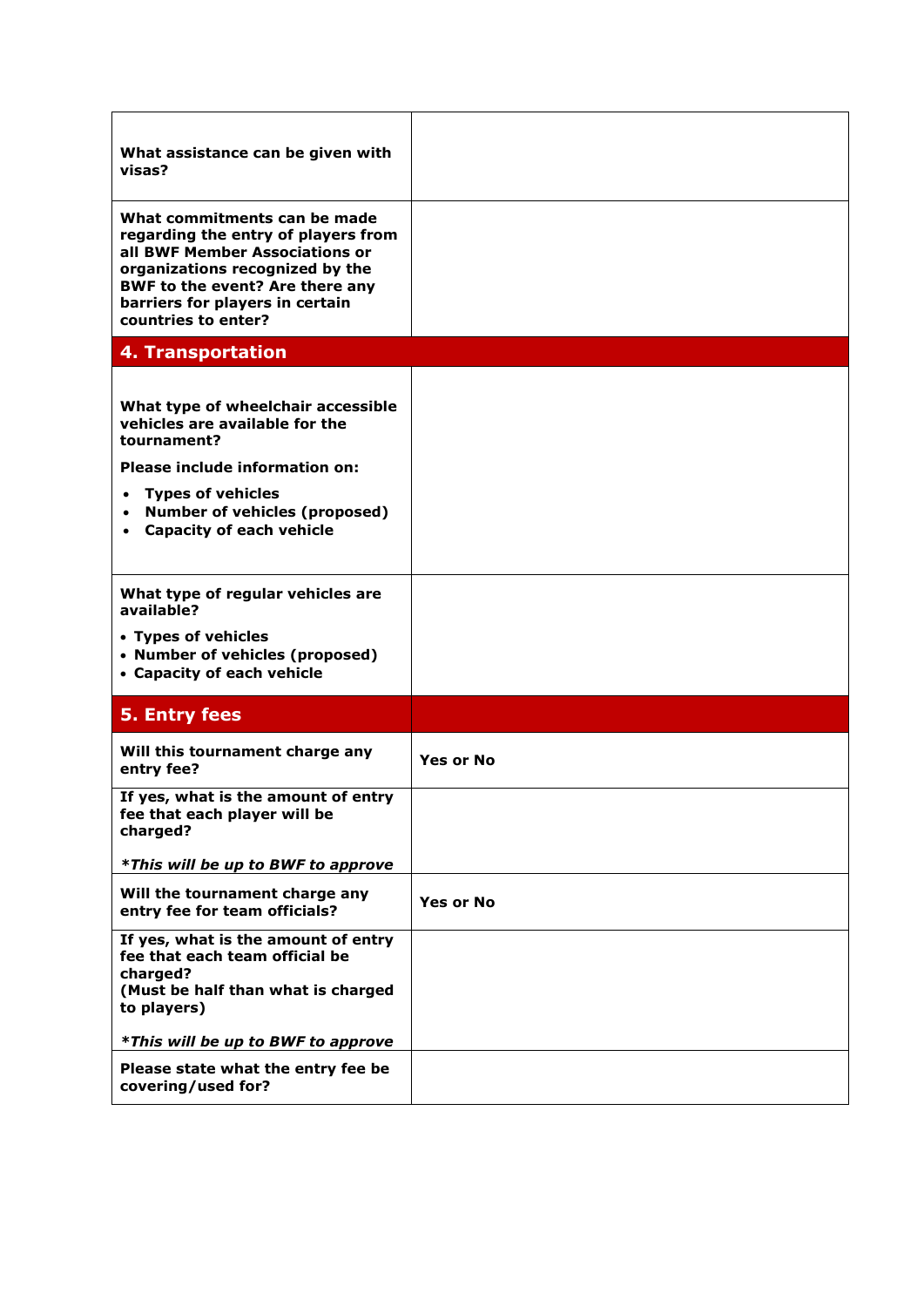#### **Other Supporting Information**

#### **Hosts are required to provide pictures of the venue, hotel and the facilities available as part of the application.**

You can also add here any further information to support your bid. For example, your previous experience of organizing major badminton events, any special skills you can bring to hosting the event applied for, any special conditions you wish to propose regarding the financial arrangements for hosting the event.

See next page

\_\_\_\_\_\_\_\_\_\_\_\_\_\_\_\_\_\_\_\_\_\_\_\_\_\_\_\_\_\_\_\_\_\_\_\_\_\_\_\_\_\_\_\_\_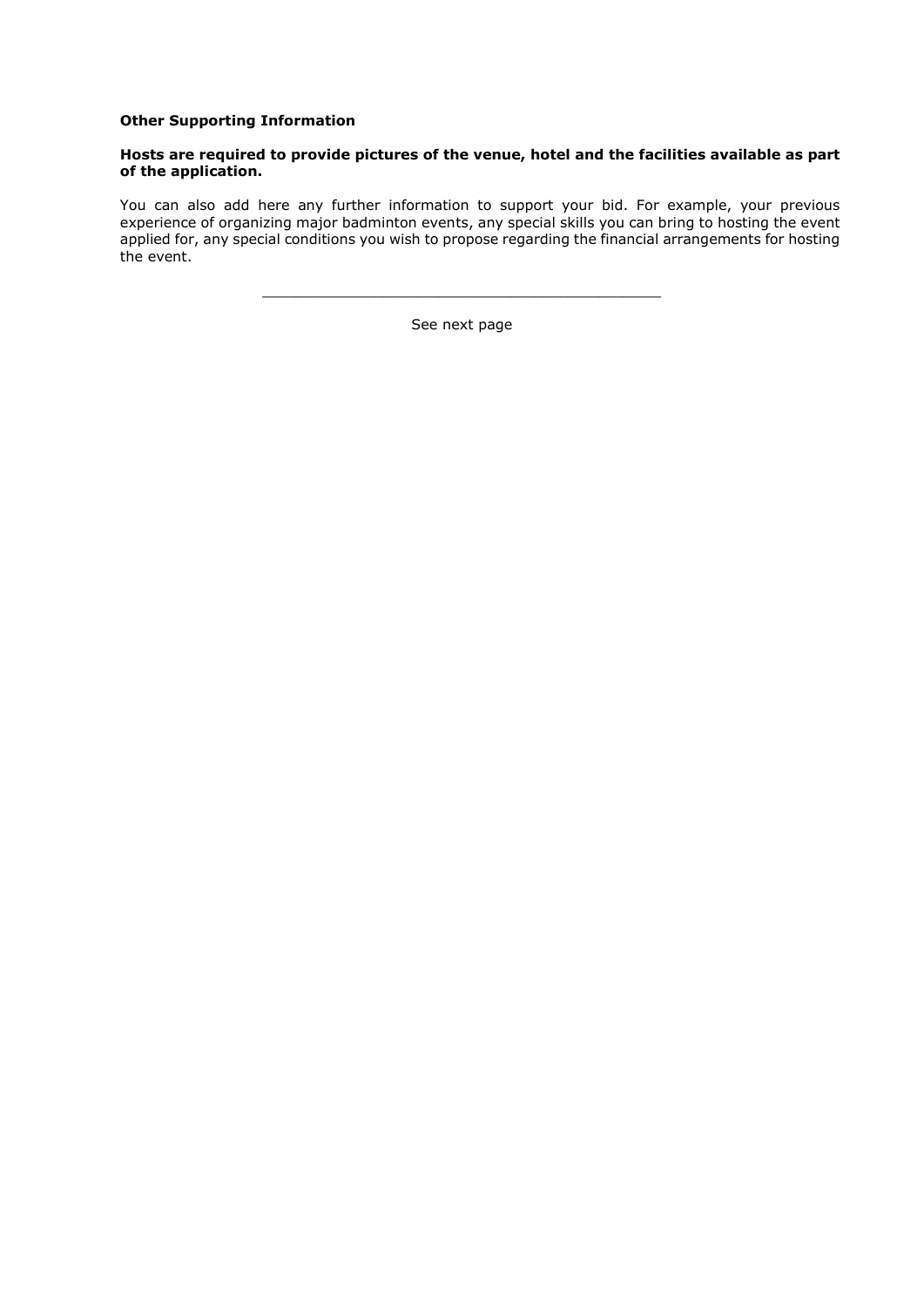#### *SANCTION Rights*

- 1. For all tournaments and competitive matches defined in the BWF Para badminton General Competition Regulations, the Host Association must apply for and receive the sanction of the BWF. The BWF shall grant sanction to the tournament in line with the BWF Para badminton Regulations.
- 2. On obtaining BWF sanction the Member Association or organisation recognised by the BWF are provided with the following:
	- o BWF Para Badminton World Ranking points for the players
	- o Protection for tournament date
	- o BWF approval of qualified Technical Official for the smooth running of the competition
	- o BWF approval of Classifiers and determination of the number of Classifier Panels
	- o Publication of the event on BWF website
	- o Results published on BWF website
	- o Provision of professional advice to Member Association or organisation recognised by the BWF on running of the competition as required.

#### *SANCTION Obligations*

Continental Confederations and Member Associations or organisations recognised by the BWF must use Tournament Planner software to conduct the draws and must submit the completed results to BWF within the timescales as set out in BWF Para-badminton Regulations.

We, the host organisers, hereby agree to abide with all BWF regulations that is related to para badminton including any penalties that may be applicable in breaching of Para Badminton Competition Regulations

#### **BWF Member Association/National Paralympic Committee/Para Badminton Organisation recognized by BWF**

| <b>Name</b>        |  |
|--------------------|--|
| <b>Association</b> |  |
| Signature          |  |
| <b>Date</b>        |  |

#### **Other organisations assigned to host/manage the tournament by BWF Member Association/National Paralympic Committee/Para Badminton Organisation recognized by BWF**

| <b>Name</b>      |  |
|------------------|--|
|                  |  |
|                  |  |
|                  |  |
| Organisation     |  |
|                  |  |
|                  |  |
|                  |  |
| <b>Signature</b> |  |
|                  |  |
|                  |  |
|                  |  |
| <b>Date</b>      |  |
|                  |  |